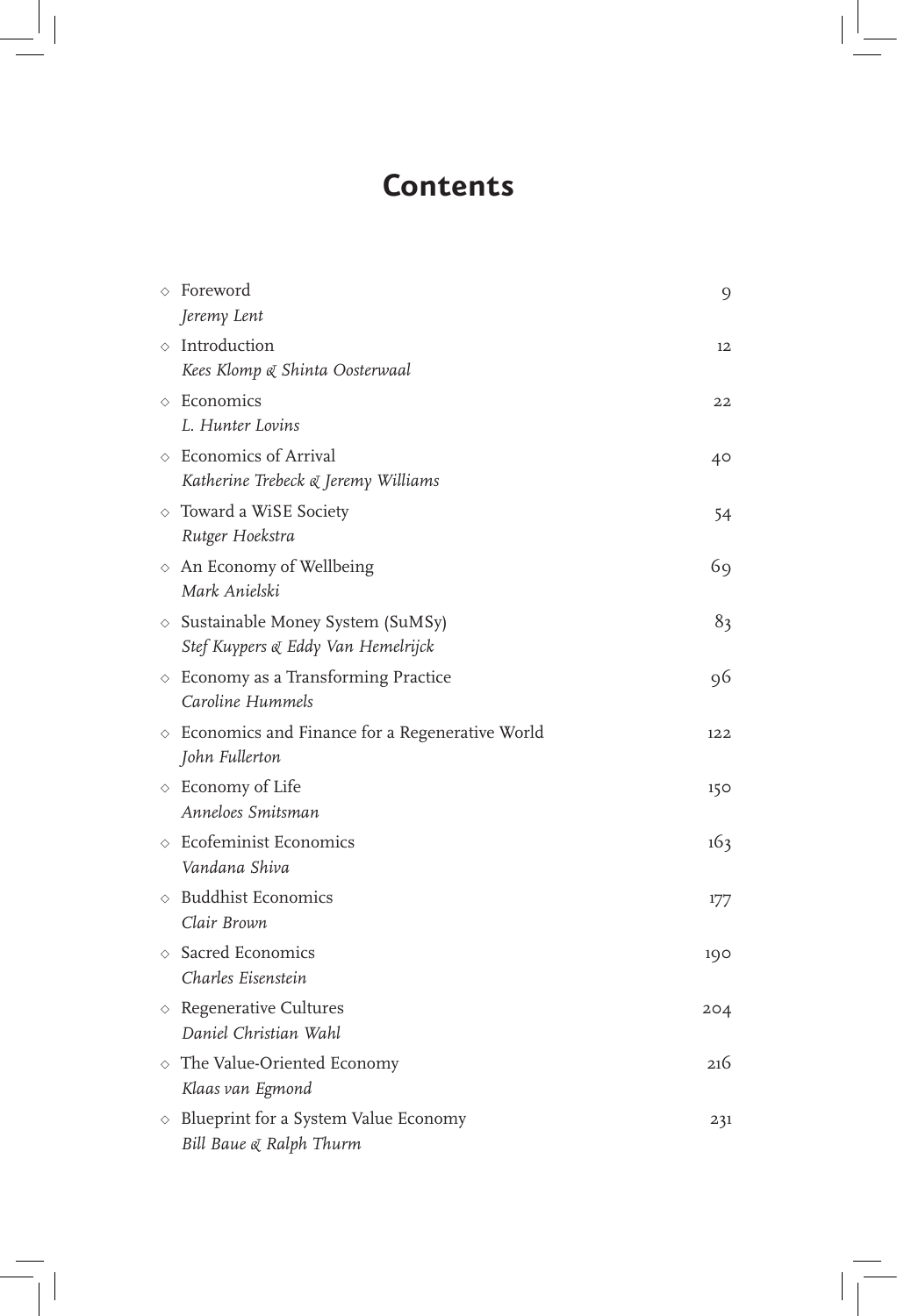| ♦ | Regenerative Capitalism<br>John Elkington                                                                       | 249 |
|---|-----------------------------------------------------------------------------------------------------------------|-----|
|   | ◇ Radical Circular Economy<br>Hans Stegeman                                                                     | 258 |
| ♦ | Doughnut Economics<br>Kate Raworth                                                                              | 277 |
|   | $\diamond$ Economy for the Common Good<br>Christian Felber, Gus Hagelberg,<br>Heidi Kharbhih, & Bridget Knapper | 288 |
|   | $\diamond$ Commoning<br>David Bollier                                                                           | 303 |
|   | $\diamond$ A Case for Degrowth<br>Giorgos Kallis                                                                | 319 |
|   | $\diamond$ Bioregional Economics<br>Joe Brewer                                                                  | 329 |
|   | ◇ Local Economics<br>Helena Norberg-Hodge                                                                       | 339 |
|   | $\diamond$ Indigenomics<br>Carol Anne Hilton                                                                    | 357 |
|   | $\diamond$ The Serviceberry<br>Robin Wall Kimmerer                                                              | 370 |
|   | ◇ Conclusion<br>Kees Klomp & Shinta Oosterwaal                                                                  | 383 |
|   | $\diamond$ Epilogue<br>Satish Kumar                                                                             | 386 |
|   | $\Diamond$ Notes                                                                                                | 391 |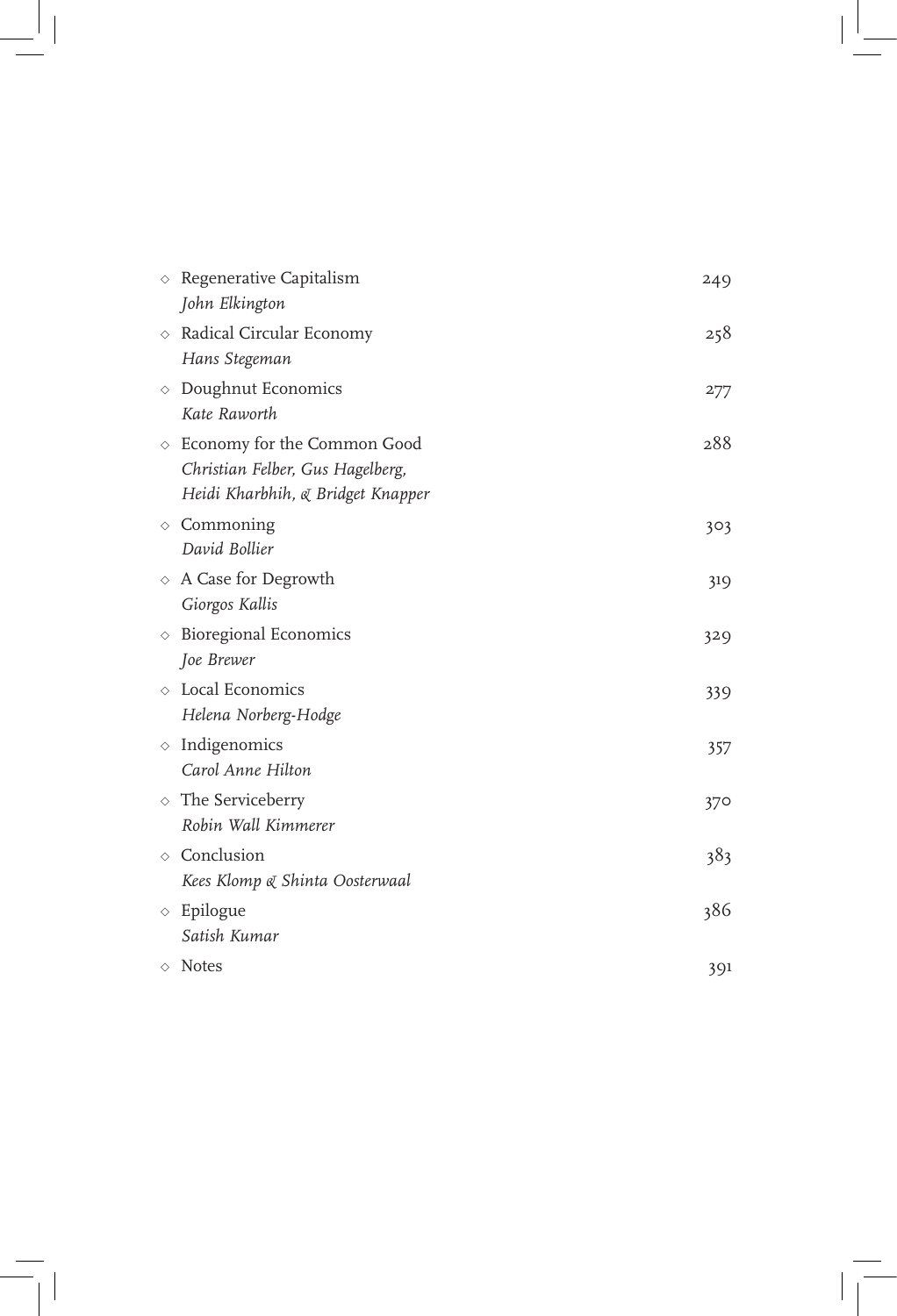## **Foreword**

## **Jeremy Lent**

 $\prod$ t was four decades ago that Margaret Thatcher famously brushed aside any criticism of the neoliberal ideology taking over the world with her trademark  $\blacksquare$  criticism of the neoliberal ideology taking over the world with her trademark phrase "There is no alternative." Since then, regulations have been shredded across the globe, billions of people have been left malnourished while mega-billionaires vie for planetary domination, profit-seeking corporations have surpassed nation states as the largest economies, animal populations worldwide have been slashed to less than a third of what they were, and our civilization faces the existential crisis of climate breakdown.

And still, most people—even those concerned about the dire state of the world—organize their activities around the implicit acceptance of Thatcher's declaration. The only way for society to be structured, it is assumed, is in the form of growth-based consumer capitalism—a system in which corporate profits ultimately drive the decisions that affect the lives of everyone on the planet, the health of the living Earth, and the destiny of future generations. Virtually all policy proposals under serious consideration to fix our grave problems work within the framework of the current system rather than examining the system itself.

There is, however, an alternative. Everywhere, in communities across the world, people are working together as part of a global transformation toward a life-affirming future. In many cases, they may not be fully conscious of the great movement in which they're participating, but they're driven by core human imperatives to care for others around them, nurture the living Earth, and strive to leave a healthy world for future generations to inherit.

Increasingly, people are putting a name on this global movement that is perhaps the greatest collaborative human project in history: the transition toward an ecological civilization. Our current global civilization has been built upon conceptual foundations of domination laid down over the past few millennia. Growth-based neoliberal capitalism is the ultimate manifestation of a worldview founded on separation: seeing individuals as separate from others around them and humans as separate from the rest of life on Earth. This sense of separation leads to an extractive mindset where people and other sentient beings are viewed as mere resources for exploitation. An ecological civilization, by contrast, represents a fundamentally different form of organizing society: a civilization based on principles that undergird the health and resilience of natural ecosys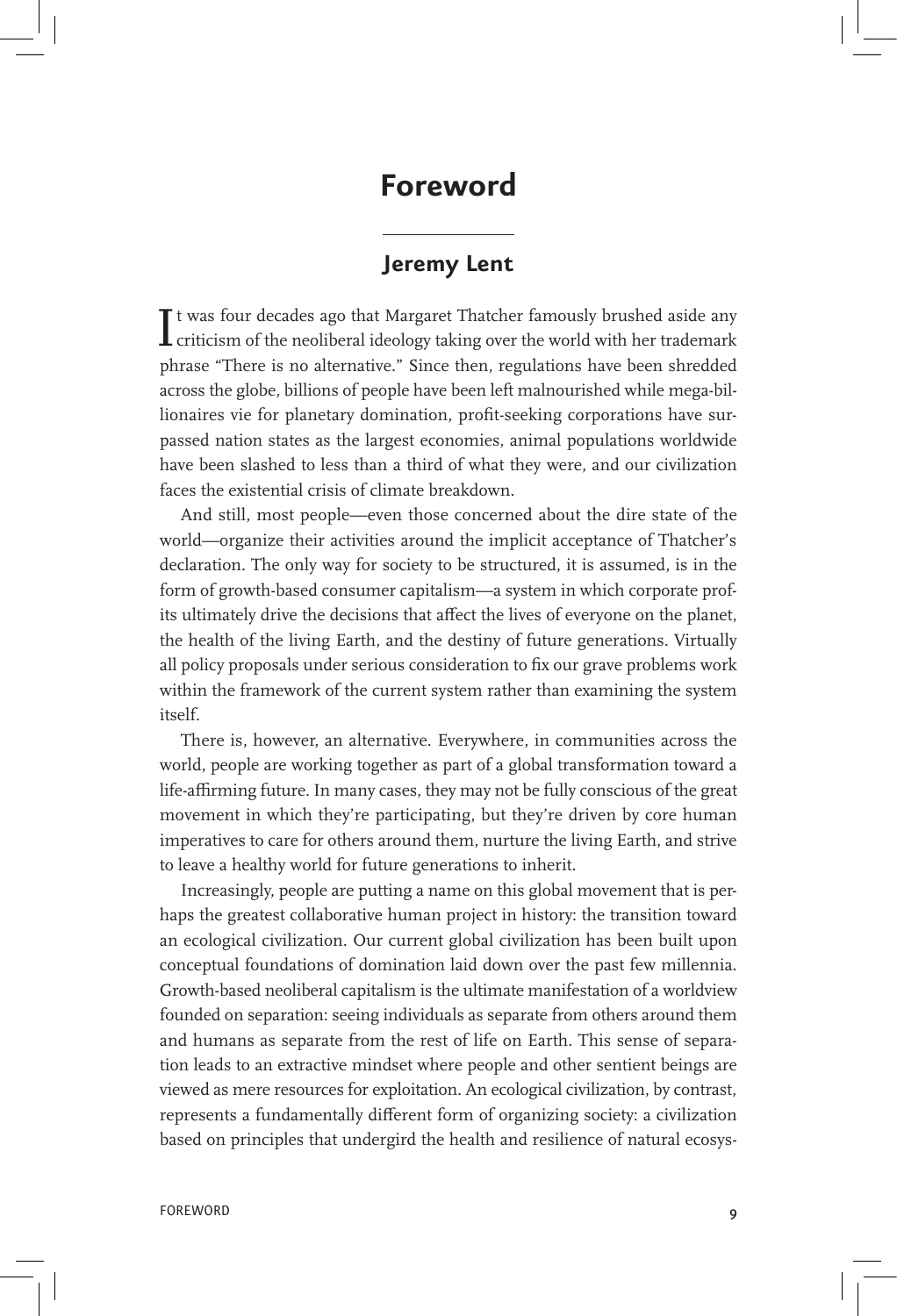tems, with the overriding objective to create the conditions for all humans to flourish as part of a thriving Earth.

An ecological civilization encompasses virtually every aspect of human experience: culture, values, education, technology, and just about every other domain of human society. Fundamental, however, to any civilization is the way in which people organize their economic activities. The market orientation of our current neoliberal model has infiltrated nearly every aspect of life, corroding the dignity inherent to normal human activities along with it. One of the most crucial changes required to achieve an ecological civilization is a transformation of economics—redefining it in terms of life-sustaining principles rather than merely as an algorithm for maximizing wealth accumulation.

This book provides an invaluable service to this process of transformation by bringing together the brilliant ideas of many of the leading visionaries who, collectively, are laying down pathways toward the economics of an ecological civilization. The contributors to this book comprise what amounts to a brain trust for the flourishing of future generations. They are pioneers in multiple fields of inquiry and engagement, ranging from academic to spiritual, and from grassroots activism to international policymaking.

Together, the ideas presented in this book offer a rich palette of options for redesigning the field of economics from the ground up, basing it on a solid and integrated platform of core human values. In these pages, you will discover a full-blown reassessment of economics, all the way from theory to practice. You will learn about the faulty foundations of mainstream economic theory and are invited to explore fundamentally different foundations, incorporating a deep cosmological recognition of interconnectedness and leading to a new paradigm that upholds morality and wellbeing as paramount.

Many of the most important innovative ideas of our era are highlighted throughout the book: the resurgence of the commons, the degrowth movement, bioregionalism, and Earth-centric ecofeminism among others. You will discover what is meant by Doughnut Economics, regenerative economics, Buddhist economics, sacred economics, a wellbeing economy, and a gift economy. These conceptions of economic theory—profoundly different from mainstream thinking—are shown to have eminently practical implications: you will learn about the powerful possibilities of debt cancellation programs, negative interest currencies, money as a public utility, a proposed UN intergovernmental panel on moving beyond GDP for economic measurement, and strategies to dismantle the globalized "race to the bottom" that masquerades as free trade.

Along with the rich diversity of ideas expressed, you may also discern a profound unity shared by all of these inspiring essays. Each one, in their own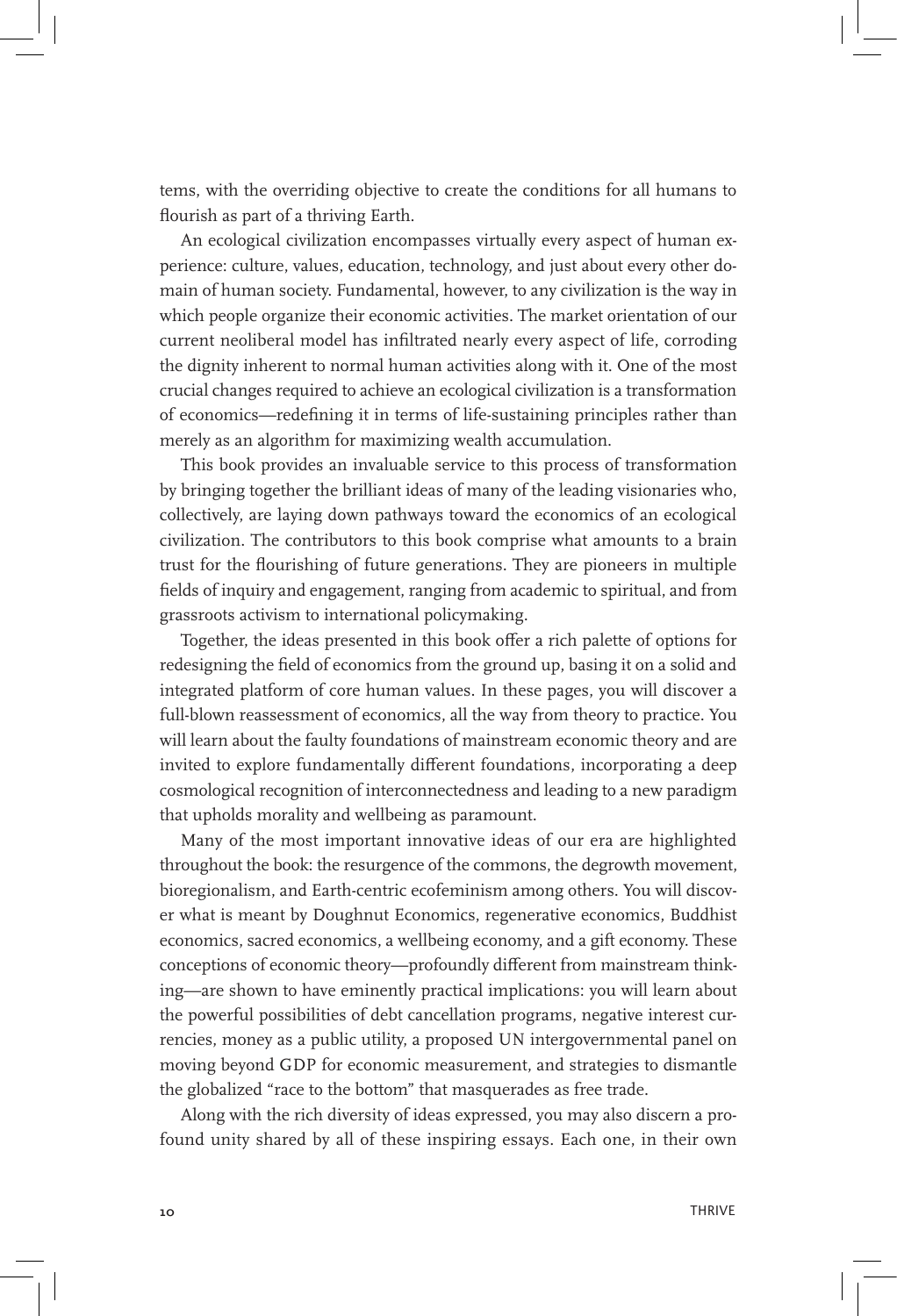unique way, points toward a life-affirming economic system that works to optimize wellbeing for all, and offers a pathway toward a flourishing future for humanity on a regenerated Earth.

As a pithy follow-on to Thatcher's dictum, Marxist cultural critic Fredric Jameson famously remarked: "It is easier to imagine the end of the world than to imagine the end of capitalism." Perhaps that was once true. But with the publication of this groundbreaking book, there is no longer any reason not to imagine a plethora of different approaches that, collectively, offer an exhilarating vision for the pathway to a post-capitalist, vibrant ecological civilization.

**Jeremy Lent** | is founder of the nonprofit Liology Institute, dedicated to fostering an integrated worldview that could enable humanity to thrive sustainably on the Earth. He is the author of *The Patterning Instinct: A Cultural History of Humanity's Search for Meaning* (2017) and *The Web of Meaning: Integrating Science and Traditional Wisdom to Find Our Place in the Universe* (2021).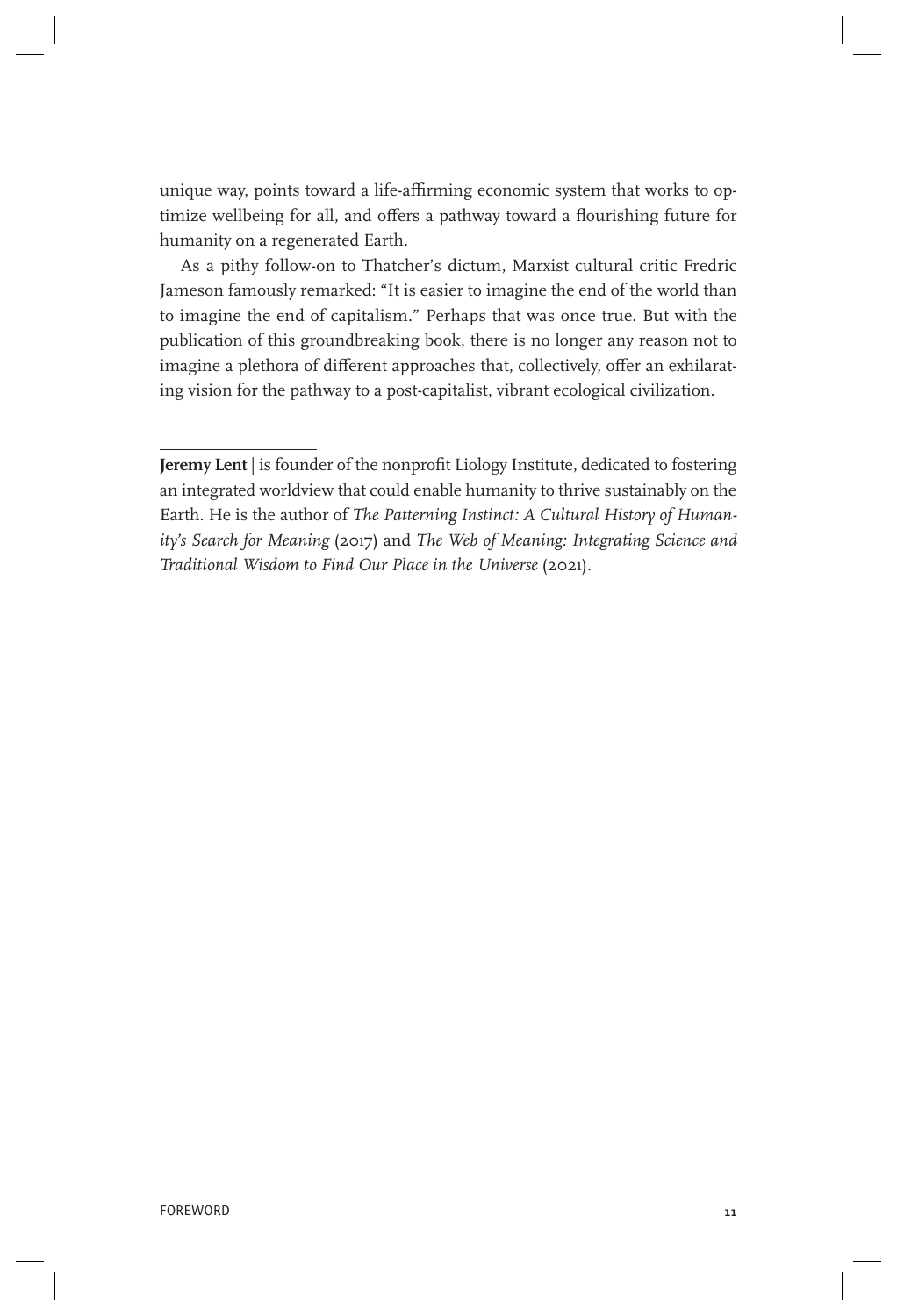## **Introduction**

## **Kees Klomp & Shinta Oosterwaal**

*I take my guidance from the forests, who teach us something about change. The forces of creation and destruction are so tightly linked that sometimes we can't tell where one begins and the other leaves off. A long-lived overstory can dominate the forest for generations, setting the ecological conditions for its own thriving while suppressing others by exploiting all the resources with a self-serving dominance. But all the while it sets the stage for what happens next, and something always happens that is more powerful than that overstory: a fire, a windstorm, a disease. Eventually, the old forest is disrupted and replaced by the understory, by the buried seedbank that has been readying itself for this moment of transformation and renewal. A whole new ecosystem rises to replace that which no longer works in a changed world.*

Robin Wall Kimmerer<sup>1</sup>

The economic problem has fundamentally become an existential prob-lem, as time sharpens the contrast between the imperative of infinite economic growth and human and planetary wellbeing. At the magnitude of the challenges that are before us in this age of Anthropocene, large groups of people are feeling both crippled and overwhelmed, Australian and Canadian research<sup>2</sup> shows. In the face of challenges such as climate change, food insecurity, perverse wealth inequality, political polarization, and systemic racism, people are experiencing strong emotional responses as the effect of our economic conduct on the disruption of planetary health is sending people into mood disorders such as depression, anxiety, pre- and post-traumatic stress, increased drug and alcohol usage, increased suicide ideation, attempts and death by suicide, threats and disruptions to sense of place, to place attachment, loss of personal or cultural identity and ways of knowing.3 Particularly those coming of age in this era are at a higher risk of experiencing a strong psychological response to experienced or anticipated ecological losses. The painful lived or anticipated experience of loss of the natural world is called *eco grief*. 4 Eco grief is internationally recognized as a mental health burden that is likely to occur much more often over the next decade. This phenomenon is telling us something. It is saying that instead of benefitting from progress,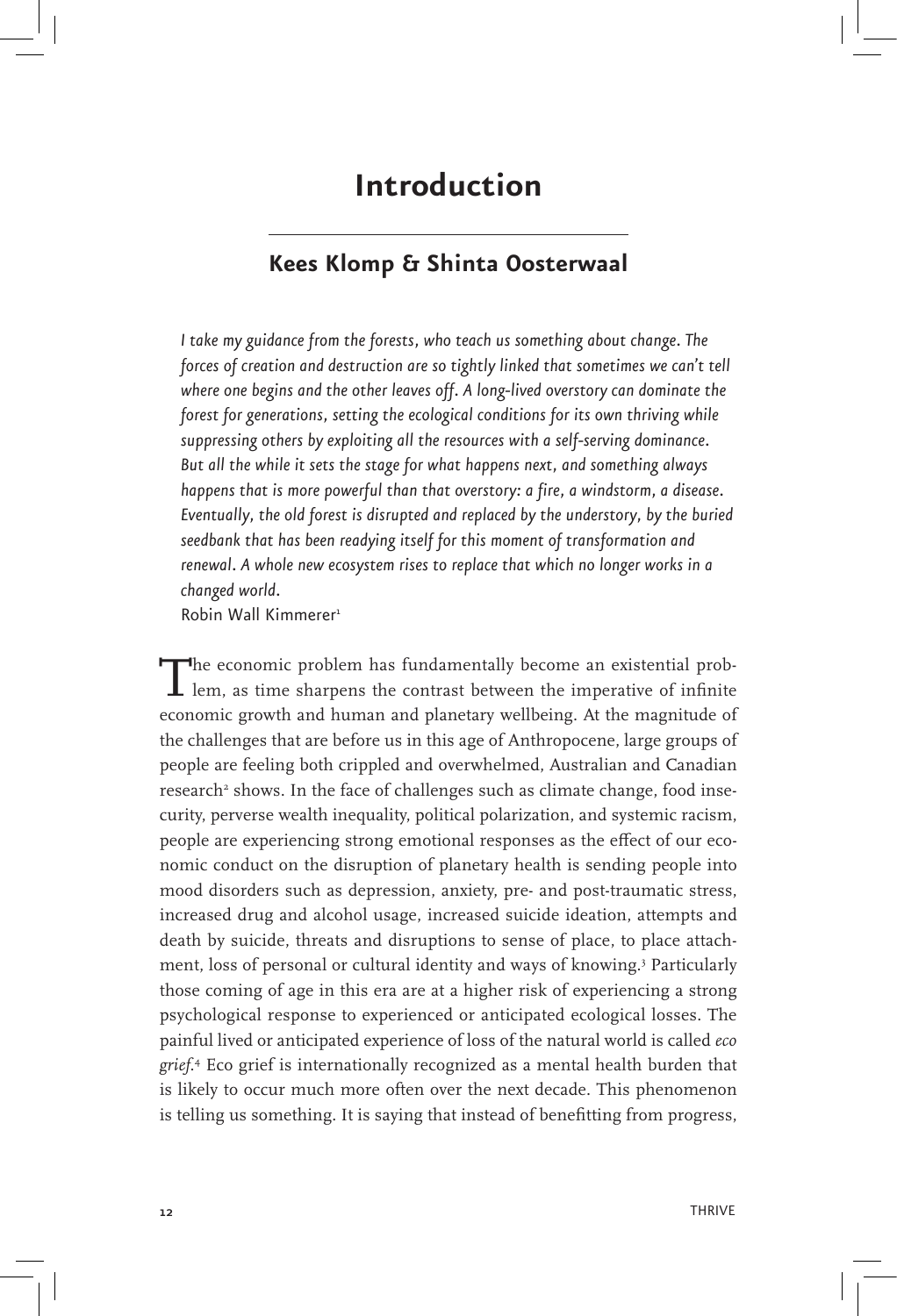we are suffering from a failing promise of the industrial age: the promise that we would thrive.

Undeniably, significant progress was made over the past 200 years—there has been a sharp decline in extreme poverty and infant mortality, an increase in life expectancy, and access to education. However, this progress has been attained at a great expense. It has tilted the delicate balance between human progress and the prosperity of the living world that we depend on for our lives. Data from the United Nations Environment Program shows that, per person, our global stock of natural capital has declined nearly 40% since the early 1990s, while produced capital has doubled and human capital has increased by 13%.5 Hundreds of scientists warn that a global systemic collapse is a very credible scenario within this century.<sup>6</sup> In addition it is now deeply affecting the human spirit. The mental health of nations is taking a blow from the wealth of nations. Ethnobotanist and activist Terence McKenna mentioned to his students: "*To feel what we are doing to the earth would be like a man hitting himself on the head with a hammer. The feedback loop would be so short, he would stop immediately*."7

We feel the hammer hitting. And it is starting to hurt severely. What is deeply concerning is that we are showing symptoms of a society in denial: we remain under the impression that we are still on track for progress, and we can't seem to stop hitting ourselves on the head. This leads us to the diagnosis that in a world on the brink of ecological collapse, we do not thrive—both humanity and the living world struggle to survive. And we wonder, how do we transition into an economics that has humanity and the world thriving?

#### **Thriving, a New Narrative for Economics**

As we took the assumptions of the culture that we were born into for granted, we stopped paying attention to an authentic impulse that we may have had as children. Perhaps because it was not validated by the world outside ourselves: by our parents when we grew up, by our teachers when we were educated, or by our employers throughout our careers. Either way, we tucked it safely away for another day. A sense of it remains lingering though, expressed through an unsettling feeling in our stomachs when we see images of violence, war, poverty. A whisper in our mind says: "This is not how it's supposed to be." The somatic experience of eco grief could breathe life into a new narrative for humankind. The health pandemic of 2020 was a firm interruption of the habits of our economic conduct, awaking in some of us a refusal of going back to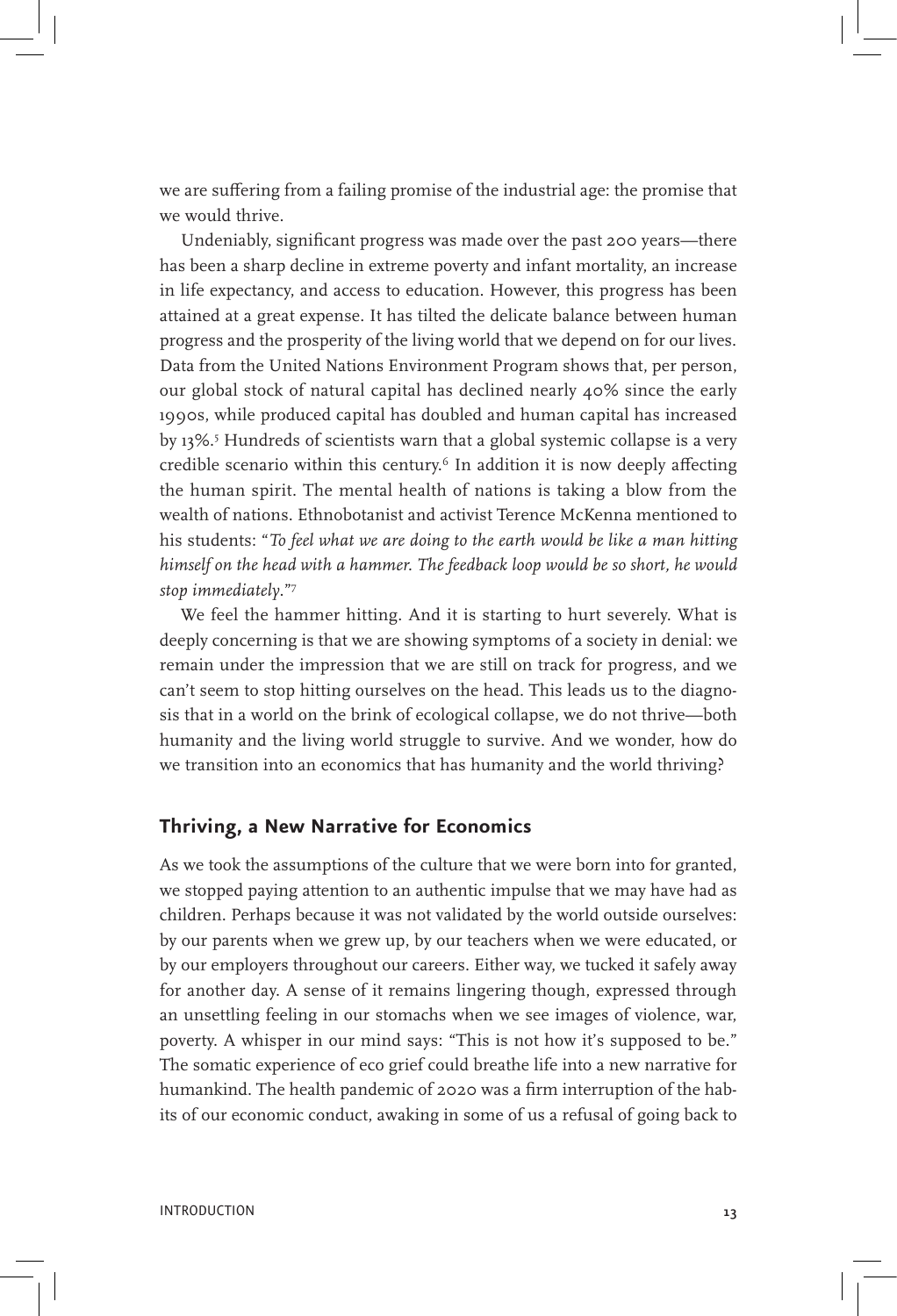"business as usual" afterward. $8$  Instead of instrumental economic reform, we are discerning the transformational force of a cultural shift that has the potential to drown out the voices of traditional economists and policymakers loyal to the dominant economic imperative as they recite the mantra of the need for "returning back to normal." This cultural shift is ushering in a fundamental realization; the prevailing economic thinking has exhausted itself. The fundamental conditions in which the neoclassical economic system has operated since its conception are changing. New conditions are arising for which the existing economic system is not well suited. In general, when this happens to a system it progressively loses more and more of its integrity, coherence, and relevance.9 It now finds itself in a state of collapse, also known as a crisis, while the system is attuning to its new purpose.

Might economies become healing spaces to restore what seems sensible, relevant, and natural? Think about it. Nature continuously seeks to thrive through its organic processes of equilibrium, through both generation and degradation. Humans thrive in the same way—we grow personally through deep fulfillment, as well as deep sorrow. Where surviving is a strategized ambition—coming from the idea of scarcity of resources and the need to compete for them—it is a "doing". Thriving is a "being", an organic aspiration, an original intent of living systems. It is based on a different worldview, one of cooperation and adaptation. A worldview that radically changes what we see through the lens of economics. What becomes perceptible is a life-sustaining, life-affirming, and life-reinforcing world that is kinder, equal, and supportive.

#### **Dominant Overstory and Emergent Understory**

Renowned ecological writer, systems thinker and activist, Joana Macy, reads these times as the third revolution—after the agricultural and industrial revolutions—in which humanity shifts from a doomed economy of industrial growth to a life-sustaining society committed to the recovery of our world.<sup>10</sup> David Korten speaks of "The transition from the failed economy of imperial civilization to the new economy of an ecological civilization."<sup>11</sup> The dominant economic story is slowly being challenged by something more powerful: a grand cultural shift from wealth accumulation to life affirmation<sup>12</sup> that invokes a new fundament to our economies and shapes a new economic narrative in which the thriving of humanity and the natural world is non-negotiable. Marking a shift from a capitalist consciousness to an ecological consciousness.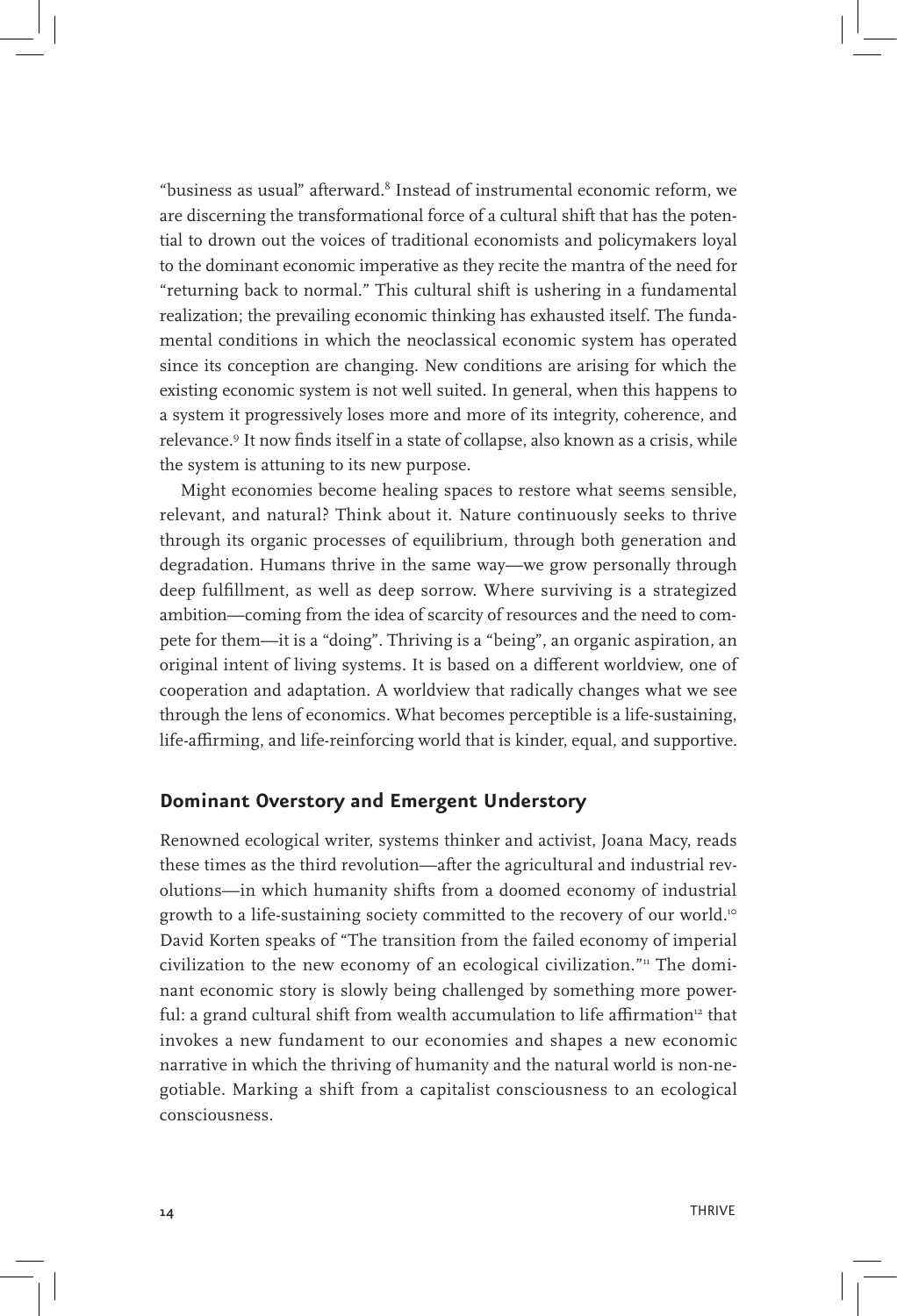This transition in economics and society, we find, is very similar to the complex process of forest succession. A dynamic that can teach economic thinkers a thing or two. Our standard economic thinking refers to the dominant ideas: economic growth as its ultimate *what*, extractivism as its main *how,* and Homo economicus as its *who*. Dominance in a forest pertains to what forest ecologists call the overstory. The overstory is characterized by old-growth trees that stand tall and majestic as they tower above the forest. Awe-inspiring, their dominance is also suppressing a lower forest society: seedlings and saplings of canopy trees and other plants. This lower domain of forest life is what forest ecologists refer to as the understory. Its abundance and composition deeply affect ecological processes and make suitable habitat for other forest life such as mammals, insects, and birds.13 The understory is characterized by emergence and diversity. This is the domain of renewal and transformation. We see that in economics, we are invited to shift our gaze from the overstory to the understory. Just like the soil breaks when a new sprout, summoned by the light, shoots up from the ground, we observe cracks in traditional economic logic as it is being ruptured by an emergent economic understory, summoned by the failings of capitalism.

### **From a Growth Imperative to Economic Agency**

Widely up for debate is the orthodoxy of economic growth. Economists and academics are openly questioning the adequacy of growth and, in particular, the way it is measured: GDP. GDP takes into account a country's entire economic output: all goods and services that businesses in a certain country produce in order to sell, domestically or overseas. What GDP does not include are unpaid yet essential services, such as care work.

The debate is further fueled by the notion that ever more growth on a finite planet is a scientifically impossible narrative. If we allow growth through unsustainable consumption and production to continue uninhibited, it will eventually prove to be a self-fulfilling prophecy of our home and our future made scarce. What is more is that the straitjacket of a growth imperative has a negative effect on the human potential to think creatively and act intently. Moreover, it impels us to compromise our integrity. A growth agenda implies that we should accept things such as global social injustice, a failing trickle-down effect, the unlimited accumulation of wealth by a tiny percentage of society, and an economy with an extractive and exploitative nature.

What changes this is a new sense of agency. The degree to which we feel we can shape our own lives and the world around us, to experience what it means